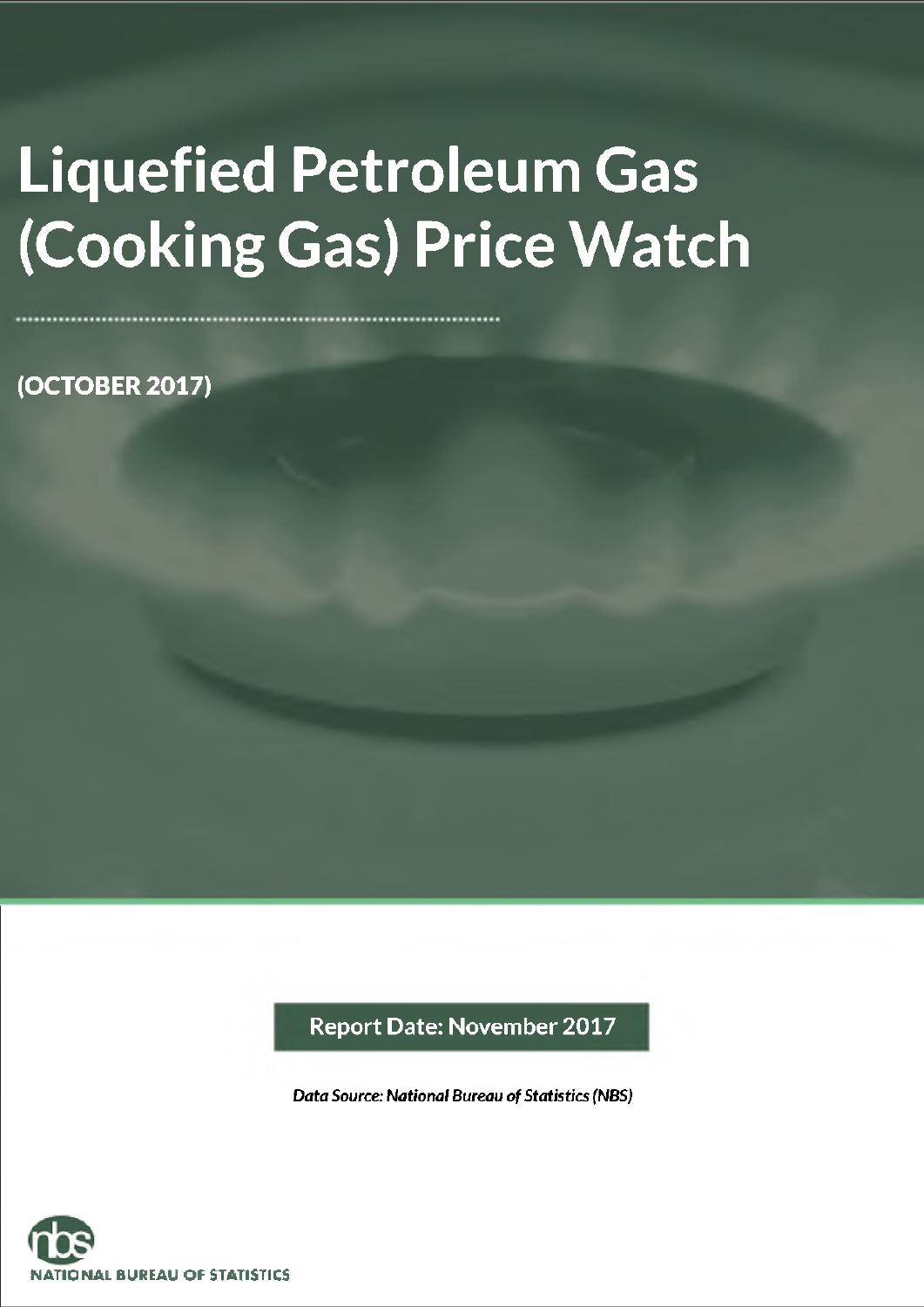## **Contents**

| Executive Summary 2000 March 2000 March 2000 March 2000 March 2000 March 2000 March 2000 March 2000 March 2000 |
|----------------------------------------------------------------------------------------------------------------|
| Average Cooking Gas Prices Across States - 5KG Refilling <b>Community</b> 2                                    |
|                                                                                                                |
|                                                                                                                |
| Average Cooking Gas Prices Across States - 12.5KG Refilling <b>Communishers</b> 5                              |
|                                                                                                                |
|                                                                                                                |
|                                                                                                                |
|                                                                                                                |
| Acknowledgment and Contact manufactured and active and the contract of the contract of the Acknowledgment and  |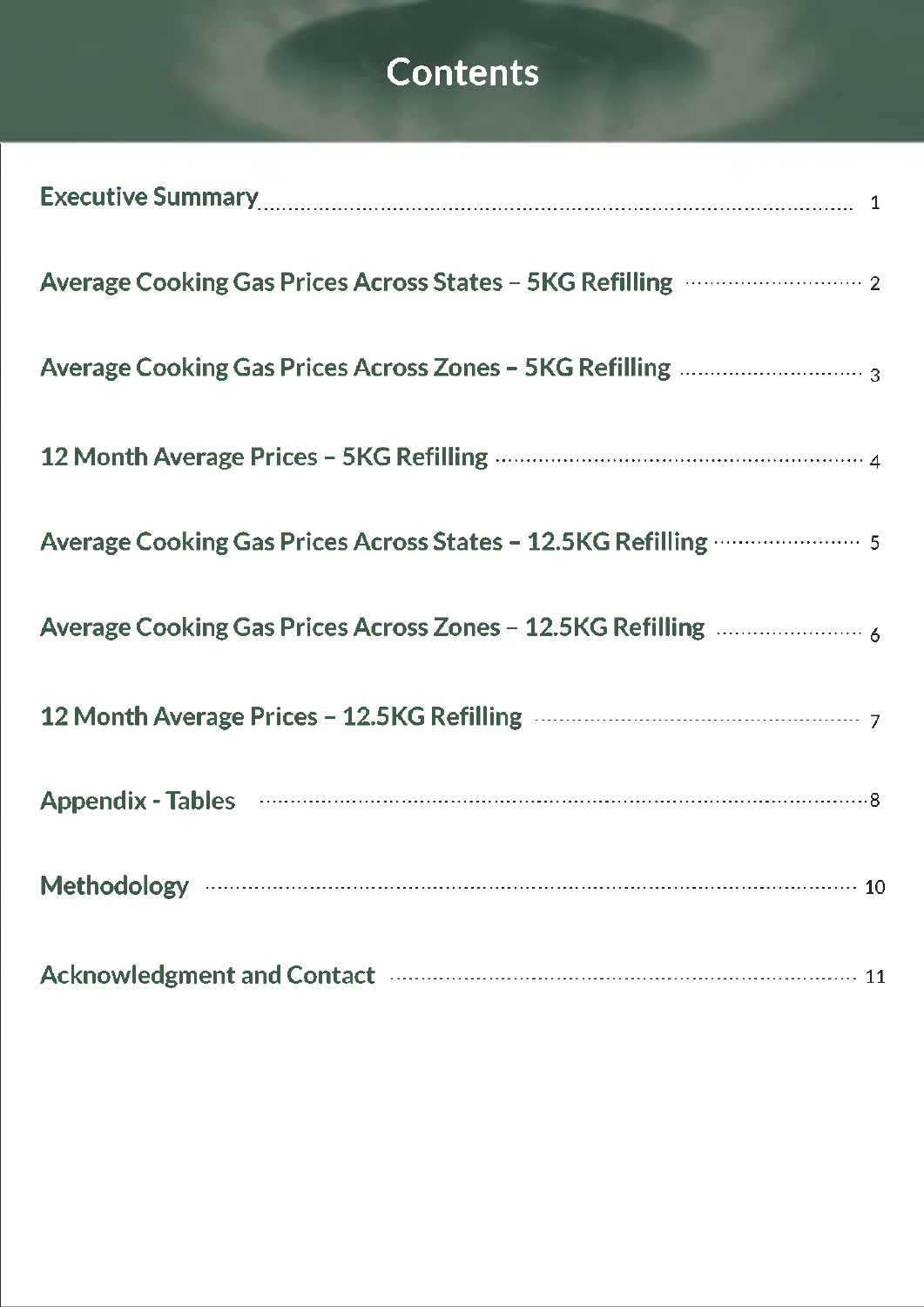## <span id="page-2-0"></span>**Executive Summary**

Average price for the refilling of a 5kg cylinder for Liquefied Petroleum Gas (Cooking Gas) increased by 24.20% month-on-month and 14.86% year-on-year to N2,374.07 in October 2017 from N 1,911.44 in September 2017

States with the highest average price for the refilling of a 5kg cylinder for Liquefied Petroleum Gas (Cooking Gas) were Bauchi &Osun (N2,500.00), Yobe (N2,433.33) and Katsina (N2,412.50).

States with the lowest average price for the refilling of a 5kg cylinder for Liquefied Petroleum Gas (Cooking Gas) were Taraba&Oyo (N2,200.00), Sokoto&Ebonyi(N2,300.00) and Benue (N2,328.57).

Similarly, average price forthe refilling of a 12.5kg cylinderfor Liquefied Petroleum Gas (Cooking Gas) decreased by -2.60% month-on-month and -3.40% year-on-year to N4,561.14 in October 2017 from N3,937.71 in September 2017.

States with the highest average price for the refilling of a 12.5kg cylinder for Liquefied Petroleum Gas (Cooking Gas) were Sokoto (N4,766.67), Abia (N4,712.50) and Anambra (N4,692.31).

States with the lowest average price for the refilling of a 12.5kg cylinder for Liquefied Petroleum Gas (Cooking Gas) were Nasarawa (N4,359.38), Kano & Bayelsa (N4,400) and Kebbi (N4,420.00).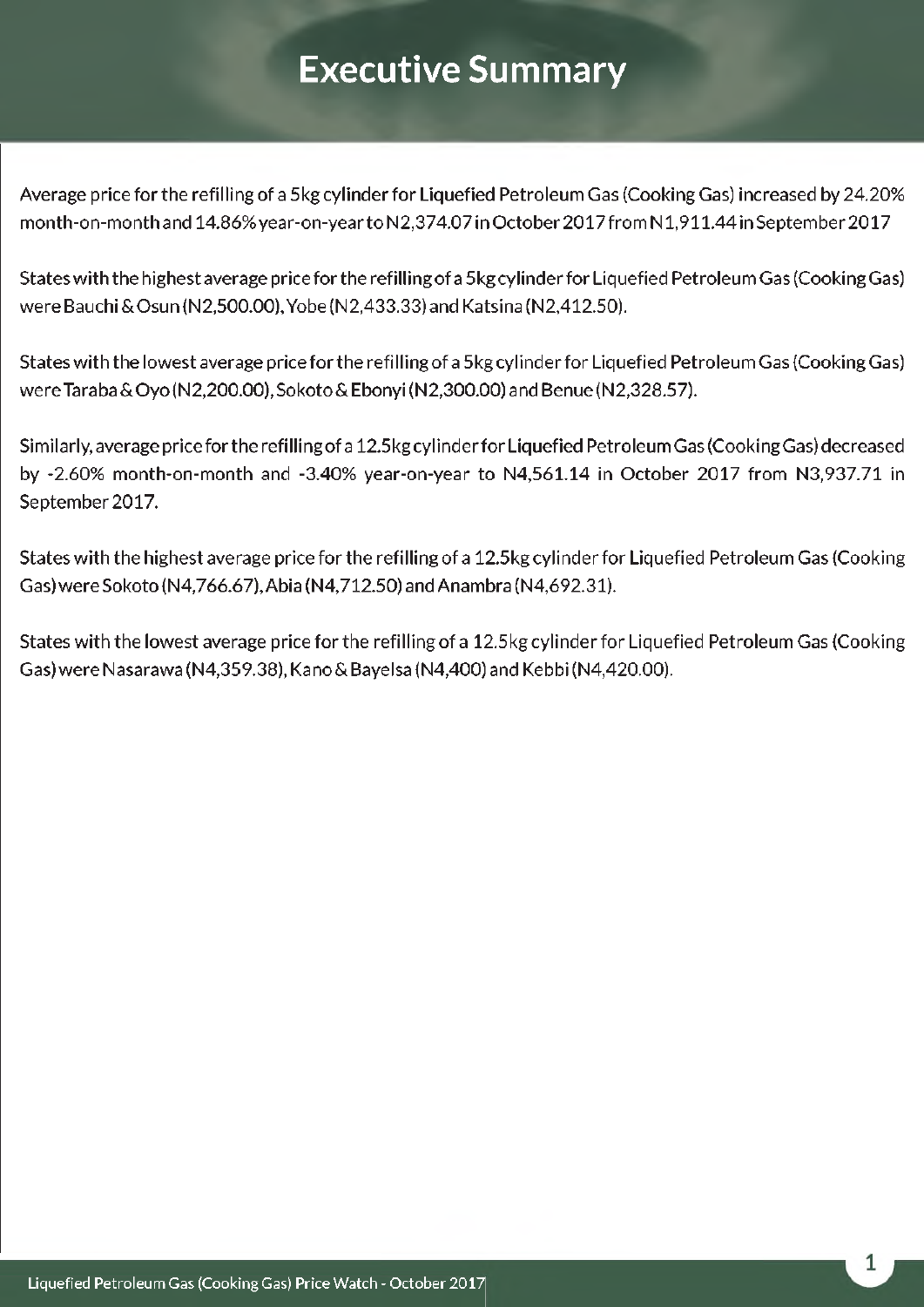### <span id="page-3-0"></span>**Average Cooking Gas Prices Across States - 5KG Refilling**





|               | <b>STATES WITH THE HIGHEST AVERAGE</b><br><b>PRICES IN OCTOBER 2017</b> |       | $\lambda$  |               | <b>STATES WITH THE LOWEST AVERAGE</b><br><b>PRICES IN OCTOBER 2017</b> |       |            |
|---------------|-------------------------------------------------------------------------|-------|------------|---------------|------------------------------------------------------------------------|-------|------------|
|               | <b>Oct-17</b>                                                           | YoY   | <b>MoM</b> |               | <b>Oct-17</b>                                                          | YoY   | <b>MoM</b> |
| <b>BAUCHI</b> | 2,500.00                                                                | 25.00 | 25.00      | <b>SOKOTO</b> | 2,300.00                                                               | 16.72 | 21.05      |
| <b>OSUN</b>   | 2,500.00                                                                | 20.74 | 35.54      | <b>OYO</b>    | 2,200.00                                                               | 8.20  | 19.13      |
| <b>YOBE</b>   | 2,433.33                                                                | 18.40 | 31.53      | <b>TARABA</b> | 2,200.00                                                               | 7.39  | 2.33       |

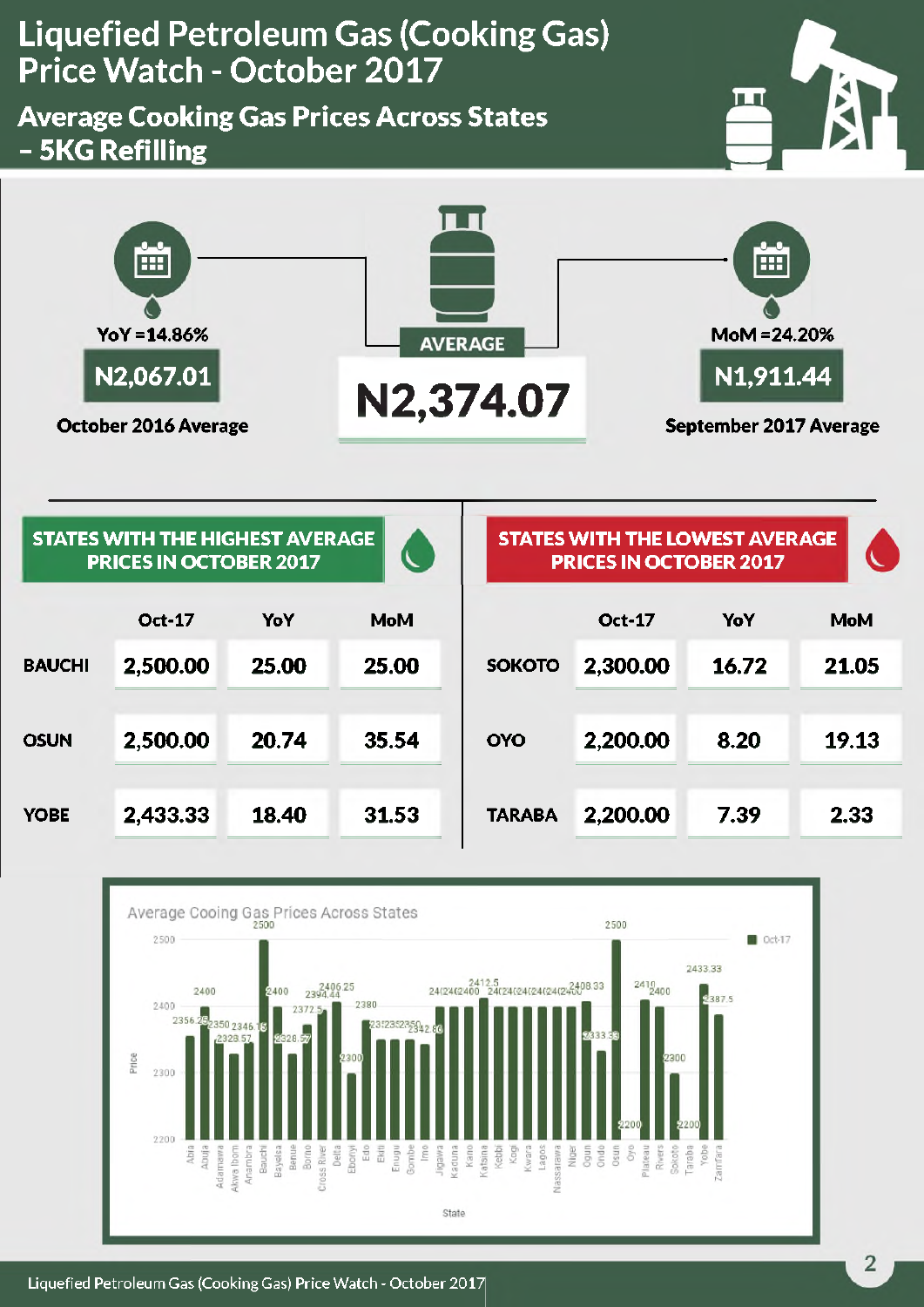<span id="page-4-0"></span>**Average Cooking Gas Prices Across Zones - 5KG Refilling**





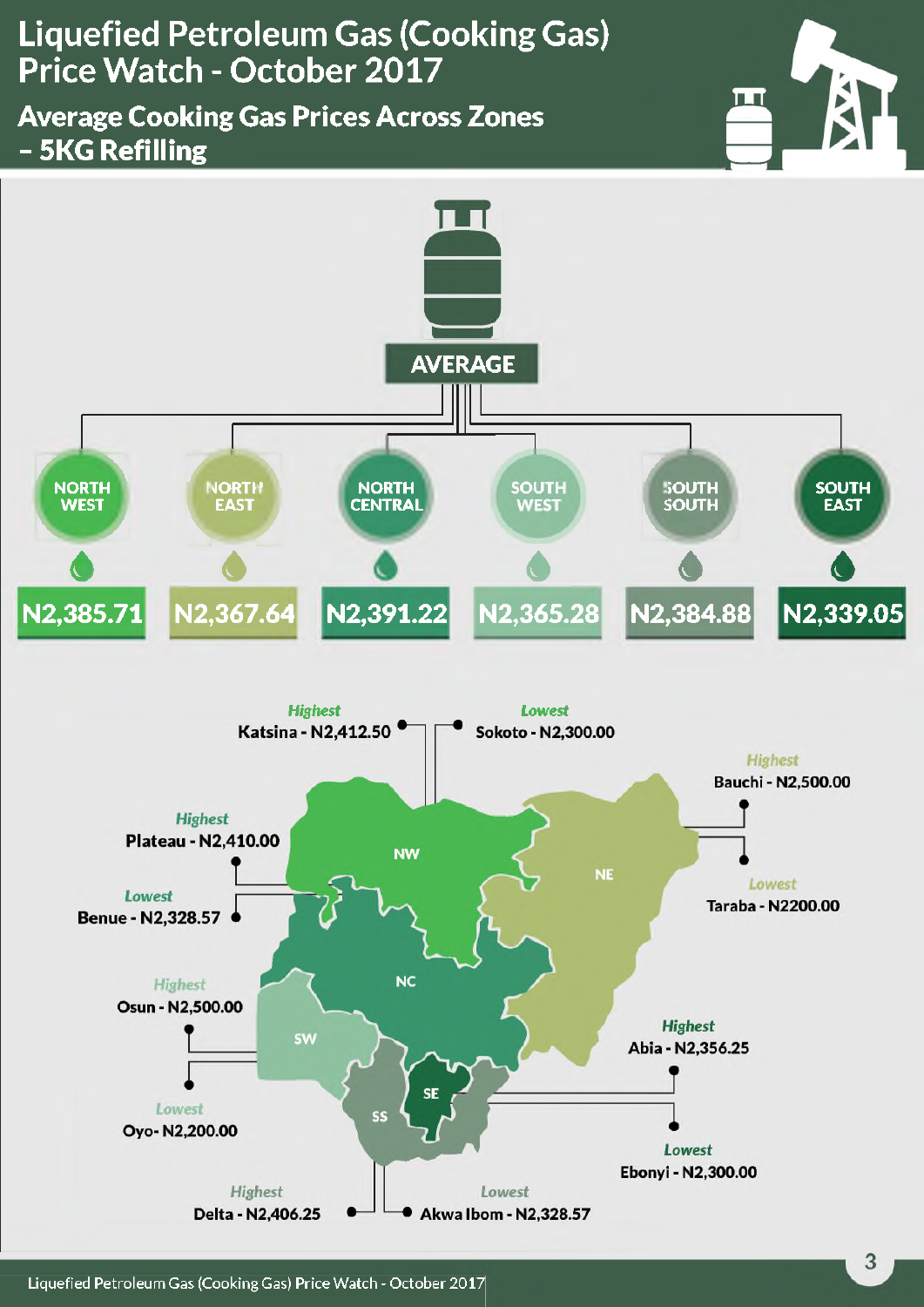### **12 Month Average Prices - 5KG Refilling**



| November 16       | <b>December 16</b> | <b>January 17</b>   | <b>February 17</b> |  |  |  |  |
|-------------------|--------------------|---------------------|--------------------|--|--|--|--|
| Average 1,962.55  | Average 2,002.16   | Average 2,567.56    | Average 2,708.38   |  |  |  |  |
| YoY               | YoY                | 39.39<br>YoY        | 45.59<br>YoY       |  |  |  |  |
| <b>MoM</b>        | <b>MoM</b>         | 28.24<br><b>MoM</b> | 5.48<br><b>MoM</b> |  |  |  |  |
| <b>October 16</b> |                    |                     | March 17           |  |  |  |  |
| Average 2,067.01  |                    |                     | Average 2,493.59   |  |  |  |  |
| YoY               |                    |                     | 35.57<br>YoY       |  |  |  |  |
| <b>MoM</b>        |                    |                     | $-7.93$<br>MoM     |  |  |  |  |
| September 17      |                    | <b>October 17</b>   | <b>April 17</b>    |  |  |  |  |
| Average 1,911.44  |                    | Average 2,374.07    | Average 2,428.38   |  |  |  |  |
| $-1.40$<br>YoY    | YoY                | 14.86               | 30.35<br>YoY       |  |  |  |  |
| $-3.98$<br>MoM    | MoM                | 24.20               | $-2.61$<br>MoM     |  |  |  |  |
| <b>August 17</b>  | July 17            | June 17             | <b>May 17</b>      |  |  |  |  |
| Average 1,990.71  | Average 2,226.21   | Average 2,215.96    | Average 2,446.57   |  |  |  |  |
| 3.25<br>YoY       | 7.49<br>YoY        | 12.91<br>YoY        | 31.96<br>YoY       |  |  |  |  |
| $-10.58$<br>MoM   | 0.46<br>MoM        | $-9.43$<br>MoM      | 0.75<br>MoM        |  |  |  |  |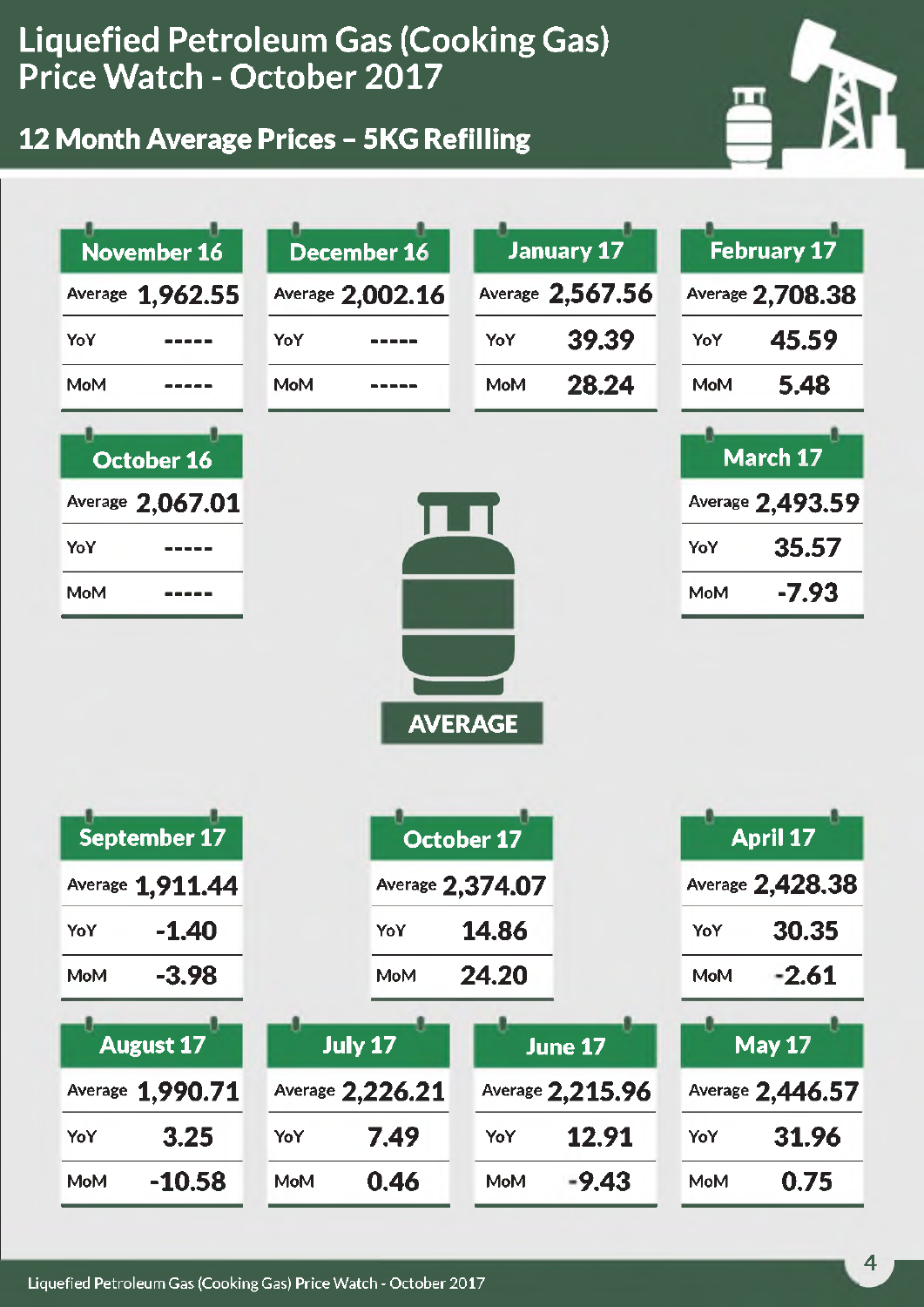<span id="page-6-0"></span>**Liquefied Petroleum Gas (Cooking Gas) Price Watch - October 2047** ш **Average Cooking Gas Prices Across States - 12.5KG Refilling** Ě ĚĚ **YoY =-3.40% MoM =-2.60% AVERAGE N4,435 .17 N3,937.71 CCCODER 2016 Average N4,561.14 September 2017 Average**

|                | <b>STATES WITH THE HIGHEST AVERAGE</b><br><b>PRICES IN OCTOBER 2017</b> |        |            |                 | <b>STATES WITH THE LOWEST AVERAGE</b><br><b>PRICES IN OCTOBER 2017</b> |         |            |  |
|----------------|-------------------------------------------------------------------------|--------|------------|-----------------|------------------------------------------------------------------------|---------|------------|--|
|                | <b>Oct-17</b>                                                           | YoY    | <b>MoM</b> |                 | <b>Oct-17</b>                                                          | YoY     | <b>MoM</b> |  |
| <b>SOKOTO</b>  | 4,766.67                                                                | (0.29) | 20.29      | <b>BAYELSA</b>  | 4,400.00                                                               | (14.30) | 12.30      |  |
| <b>ABIA</b>    | 4,712.50                                                                | 1.24   | 23.65      | <b>KANO</b>     | 4,400.00                                                               | (7.60)  | 9.09       |  |
| <b>ANAMBRA</b> | 4.692.31                                                                | 9.43   | 20.01      | <b>NASARAWA</b> | 4,359.38                                                               | 10.76   | 13.23      |  |

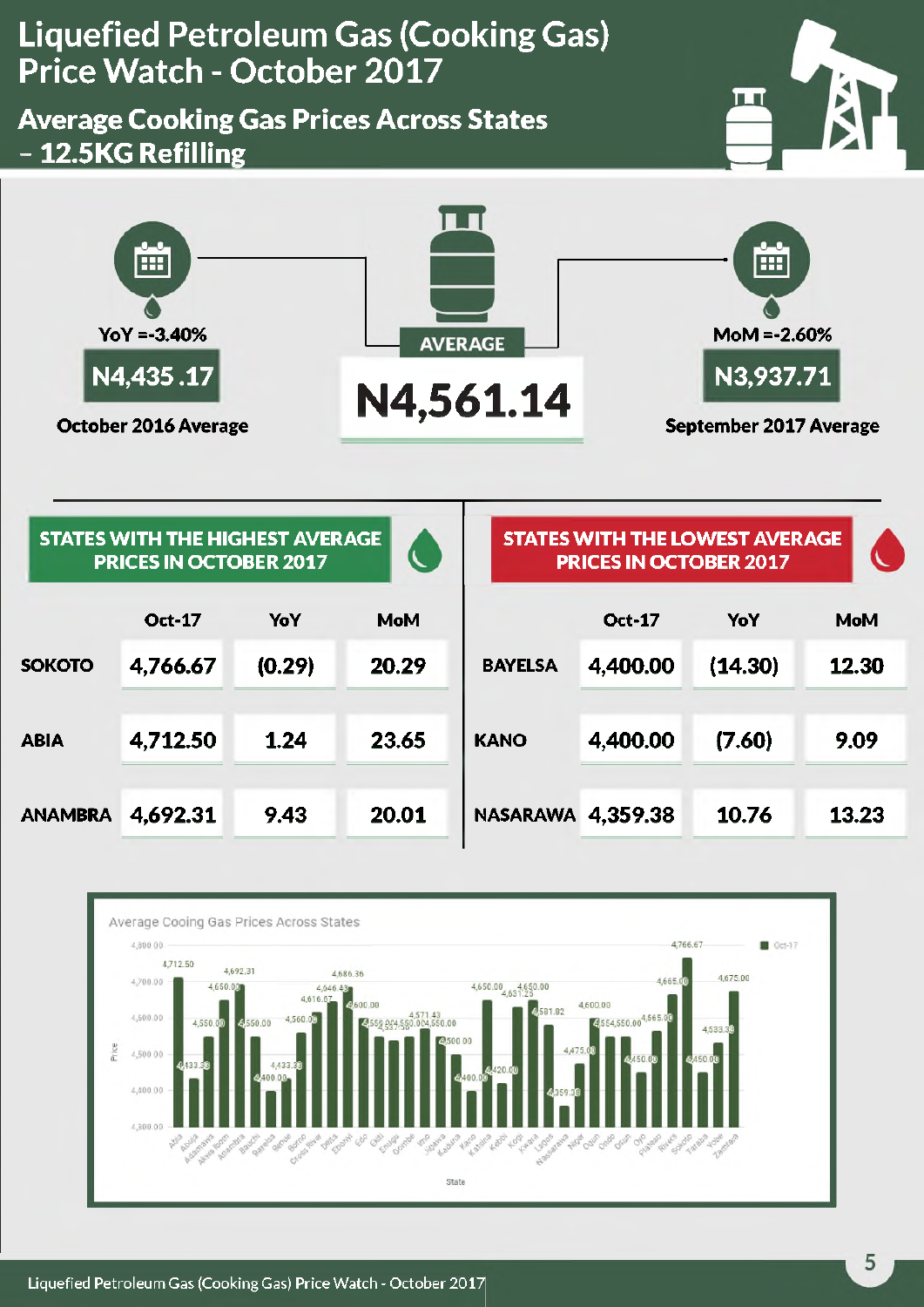### <span id="page-7-0"></span>**Average Cooking Gas Prices Across Zones - 12.5KG Refilling**



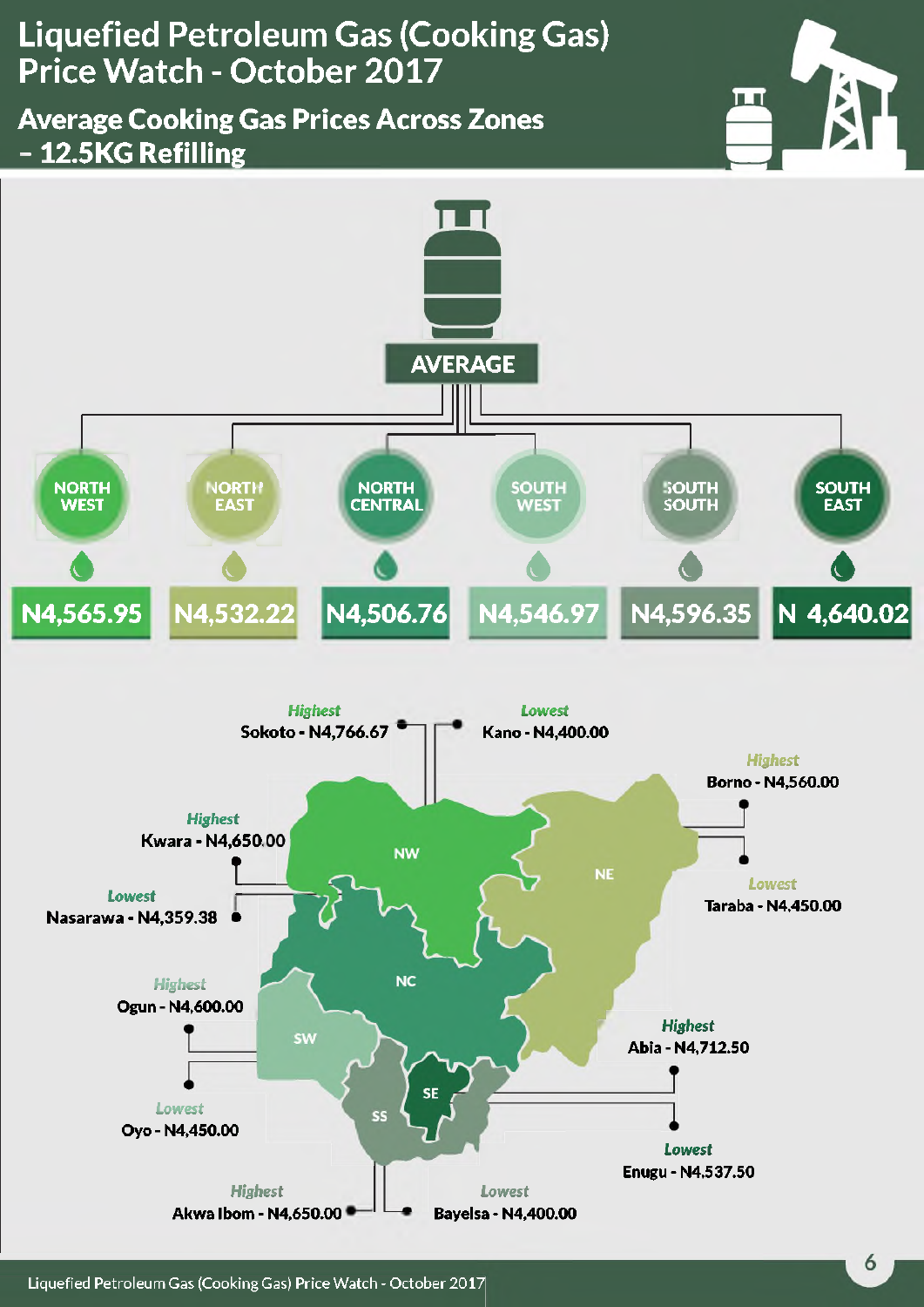**12 Month Average Prices - 12.5KG Refilling**



| November 16           | December 16      | January 17                          | <b>February 17</b>    |  |  |  |  |
|-----------------------|------------------|-------------------------------------|-----------------------|--|--|--|--|
| Average 4016.09       | Average 4,071.63 | Average 5,508.16                    | Average 5,345.87      |  |  |  |  |
| YoY                   | YoY              | 49.82<br>YoY                        | 45.49<br>YoY          |  |  |  |  |
| MoM                   | <b>MoM</b>       | 35.28<br><b>MoM</b>                 | $-2.95$<br><b>MoM</b> |  |  |  |  |
| October 16            |                  |                                     | March 17              |  |  |  |  |
| Average 4,435.17      |                  |                                     | Average 4,923.47      |  |  |  |  |
| YoY                   |                  |                                     | 33.27<br>YoY          |  |  |  |  |
| MoM                   |                  |                                     | $-7.90$<br><b>MoM</b> |  |  |  |  |
| September 17          |                  | <b>AVERAGE</b><br><b>October 17</b> | <b>April 17</b>       |  |  |  |  |
| Average 3,937.71      |                  | Average 4,561.14                    | Average 4,830.22      |  |  |  |  |
| $-3.40$<br>YoY        | YoY              | $-3.40$                             | 28.93<br>YoY          |  |  |  |  |
| $-2.60$<br>MoM        | MoM              | $-2.60$                             | $-1.89$<br>MoM        |  |  |  |  |
| Ú<br><b>August 17</b> | <b>July 17</b>   | June 17                             | <b>May 17</b>         |  |  |  |  |
| Average 4,042.85      | Average 4,374.16 | Average 4,474.91                    | Average 4,957.88      |  |  |  |  |
| 1.63<br>YoY           | 0.36<br>YoY      | 9.37<br>YoY                         | 33.11<br>YoY          |  |  |  |  |
| -7.57<br>MoM          | $-2.25$<br>MoM   | -9.74<br>MoM                        | 2.64<br><b>MoM</b>    |  |  |  |  |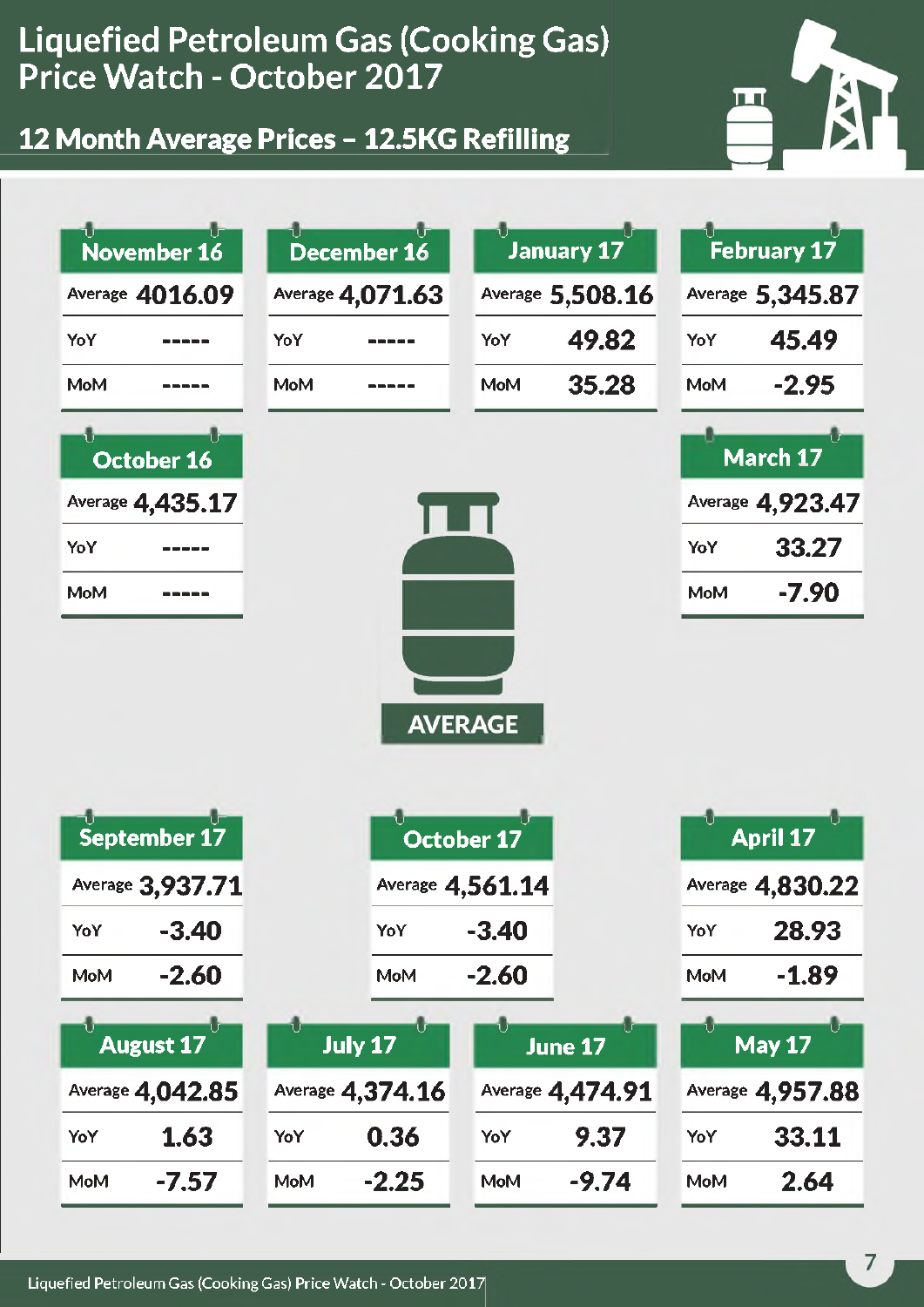#### **LIQUFIED PETROLEM GAS(COOKING GAS) 5KG REFILLING**

| I AVERAGE PRICE NGN  |         |         |         |         |          |           |                         |         |               |          |          |         |                 |         |                         |                         |               |                  |          |          |         | THAT IN THAT TO     | Month on Month %   |
|----------------------|---------|---------|---------|---------|----------|-----------|-------------------------|---------|---------------|----------|----------|---------|-----------------|---------|-------------------------|-------------------------|---------------|------------------|----------|----------|---------|---------------------|--------------------|
| <b>STATE</b>         | Jan-16  | Feb-16  | Mar-16  | Apr-16  | $May-16$ | $J$ un-16 | $Jul-16$                |         | Aug-16 Sep-16 | $Qct-16$ | $Nov-16$ | Dec-16  | Jan-17   Feb-17 |         |                         | Mar-17 Apr-17 May-17    | <b>Jun-17</b> | $Jul-17$         | Aug-17   | $Sep-17$ | Oct-17  | loct 2016-act 2017) | sept 2017-oct 2017 |
| Abia                 | 1657.86 | 1658.33 | 1730.95 | 1745.00 | 1657.14  | 1842.86   | 2133.33                 | 1864.29 | 1835.71       | 2162.36  | 1814.29  | 1834.29 | 2591.67         |         | 2362.50 2466.67 2533.33 |                         |               | 2357.1           | 1771.43  | 1962.50  | 2356.25 | 8.97                | 20.06              |
| Abuia                | 1900.00 | 1833.33 | 1800.00 | 1883.33 | 1800.00  | 1850.00   | 2050.00                 | 1800.00 | 1870.00       | 1921.90  | 1805.00  | 1866.67 | 2800.00         |         |                         | 2600.00 2380.00 2500.00 |               | 2150.0           | 1740.00  | 2040.00  | 2400,00 | 24.88               | 17.65              |
| Adamawa              | 1900.00 | 1900.00 | 1750.00 | 1800.00 | 1775.00  | 1800.00   | 2150.00                 | 1750.00 | 1843.75       | 1817.66  | 1800.00  | 1825.00 | 2550.00         |         |                         | 2700.00 2500.00 2400.00 |               | 2375.0           | 1720.00  | 2000.00  | 2350.00 | 29.29               | 17.50              |
| Akwa Ibom            | 1712.50 | 1983.33 | 2066.67 | 2133.33 | 1705.65  | 2033.33   | 2166.67                 | 1850.00 | 1850.00       | 1814.69  | 1816.67  | 1933.33 | 2520.00         |         |                         | 2530.00 2380.00 2590.00 |               | 2158.3           | 2214.29  | 2028.57  | 2328.57 | 28.32               | 14.79              |
| Anambra              | 1725.00 | 1666.67 | 1666.67 | 1747.50 | 1766.67  | 2070.00   | 2079.17                 | 2198.33 | 1895.00       | 2209.71  | 2235.71  | 2163.33 | 2580.00         |         |                         | 2516.67 2471.43 2557.14 |               | 2300.0           | 2207.69  | 2010.00  | 2346.15 | 6.17                | 16.72              |
| Bauchi               | 1900.00 | 1900.00 | 1850.00 | 2000.00 | 1850.00  | 2100.00   | 2100.00                 | 1900.00 | 1944.60       | 2000.00  | 2000.00  | 2000.00 | 2500.00         |         | 2416.67 2350.00 2400.00 |                         |               | 2400.0           | 2000.00  | 2000.00  | 2500.00 | 25.00               | 25.00              |
| Bayelsa              | 1900.00 | 1900.00 | 1800.00 | 1900.00 | 1900.00  | 1984.00   | 2000.00                 | 1850.00 | 1925.00       | 1914.37  | 2250.00  | 2200.00 | 2550.00         |         |                         | 2600.00 2500.00 2568.18 |               | 2240.0           | 2022.73  | 1930.00  | 2400.00 | 25.37               | 24.35              |
| Benue                | 1977.50 | 1900.00 | 1900.00 | 1900.00 | 1900.00  | 2033.33   | 2050.00                 | 1883.83 | 1833.33       | 2082.14  | 2270.00  | 2262.50 | 2500.00         |         |                         | 2400.00 2350.00 2450.00 |               | 2200.0           | 1800.00  | 2000.00  | 2328.57 | 1184                | 16.43              |
| Borno                | 1850.00 | 1800.00 | 2030.00 | 1866.67 | 1838.60  | 2090.00   | 2075.00                 | 2035.00 | 1840.00       | 2438.88  | 2364.29  | 2070.00 | 2511.11         |         |                         | 2650.00 2228.57 2337.50 |               | 2214.2           | 2155.56  | 1914.29  | 2372.50 | $-2.72$             | 23.94              |
| Cross River          | 1800.00 | 1891.6  | 1800.00 | 1816.67 | 1894.00  | 1850.00   | 2050.00                 | 1833.33 | 1888.02       | 2059.12  | 1815.00  | 1840.00 | 2600.00         |         |                         | 2511.11 2440.00 2550.00 |               | 2245.4           | 2133.33  | 2008.33  | 2394.44 | 16.29               | 19.23              |
| Delta                | 1858.33 | 1812.50 | 1816.25 | 1812.50 | 1852.50  | 1850.00   | 2150.00                 | 2112.50 | 1846.69       | 2398.22  | 1820.00  | 1808.33 | 2636.36         |         | 2500.00 2375.00 2453.85 |                         |               | 1771.4           | 1878.67  | 189286   | 2406.25 | 0.33                | 27.12              |
| Ebonyi               | 1780.00 | 1700.00 | 1733.33 | 1760.00 | 1735.00  | 1775.00   | 2187.50                 | 1845.83 | 2179.22       | 2239.62  | 1883.33  | 2225.00 | 2562.50         |         | 2400.00 2387.50 2550.00 |                         |               | 2225.0           | 1866.67  | 1883.33  | 2300.00 | 2.70                | 22.12              |
| Edo                  | 1750.00 | 1766.67 | 1787.50 | 1737.50 | 1700.00  | 1850.00   | 213750                  | 1862.50 | 217101        | 2262.03  | 1816.67  | 1983.33 | 2500.00         |         | 2560.00 2383.33 2525.00 |                         |               |                  | 2240.63  | 1893.33  | 2380.00 | 5.22                | 25.70              |
| <b>Ekiti</b>         | 1800.00 | 1800.00 | 1800.00 | 1800.00 | 1788.80  | 2000.00   | 2000.00                 | 2000.00 | 1859.89       | 1859.60  | 1825.00  | 1968.06 | 2500.00         |         |                         | 2580.00 2477.78 2305.00 | 2070.83       | 2075.0           | 1745.45  | 1893.75  | 2350.00 | 26.37               | 24.09              |
| Enugu                | 1712.50 | 1712.50 | 1720.83 | 2000.00 | 2000.00  | 2000.00   | 2000.00                 | 1825.00 | 2044.95       | 2025.75  | 1900.00  | 1923.33 | 2533.33         |         |                         | 2570.00 2480.00 2562.50 | 21 I.A. (JK   | 2200.0           | 1933.33  | 1775.56  | 2350.00 | 16.01               | 32.35              |
| Gombe                | 1700.00 | 1700.00 | 1700.00 | 1700.00 | 1700.00  | 2000.00   | 2000.00                 | 1700.00 | 2123.52       | 1940.43  | 2000.00  | 1900.00 | 2500.00         |         |                         | 2650.00 2500.00 2600.50 |               | 2300.0           | 2050.00  | 2050.00  | 2350.00 | 2111                | 14.63              |
| llmo                 | 1750.00 | 1950.00 | 1825.00 | 1820.00 | 1800.00  | 2010.00   | 2250,00                 | 2150.00 | 2168.20       | 1894.97  | 2250,00  | 1987.75 | 2542.86         |         |                         | 2500.00 2500.00 2537.50 |               | <b>CXBOX</b>     | 2155.56  | 1850.00  | 234286  | 23.64               | 26.64              |
| Jigawa               | 1800.00 | 1800.00 | 1800.00 | 1950.00 | 1950.00  | 2000.00   | 1970.00                 | 1970.68 | 1970.00       | 1970.70  | 1970.00  | 2000.00 | 2500.00         |         |                         | 2250.00 2500.00 2450.00 |               | 2200,0           | 1800.00  | 1775.00  | 2400.00 | 2178                | 35.21              |
| Kaduna               | 1900.00 | 1900.00 | 1800.00 | 1750.00 | 1833.33  | 2000.00   | 2250.00                 | 1866.67 | 1826.00       | 2155.24  | 1880.00  | 2200.00 | 2566.67         |         |                         | 2250.00 2500.00 2300.00 |               |                  | 2175.00  | 1750.00  | 2400.00 | 11.36               | 37.14              |
| Kano                 | 2000.00 | 1950.55 | 1950.00 | 1950.00 | 1950.00  | 2150,00   | 2000.00                 | 1900.00 | 1994.00       | 2162.08  | 1975.00  | 2200.00 | 2750.00         |         | 2350,00 2500,00 2300,00 |                         |               | 2200.0           | 1800.00  | 1750.00  | 2400.00 | 1100                | 37.14              |
| Katsina              | 1801.79 | 1838.89 | 1835.71 | 1840.00 | 1833.33  | 2200.00   | 2093.75                 | 1970.83 | 1927.60       | 2046.37  | 1923.96  | 1944.44 | 257222          |         |                         | 2278.57 2383.33 2300.00 |               |                  | 1960.00  | 1757.14  | 2412.50 | 17.89               | 37.30              |
| Kebbi                | 1900.65 | 2000.00 | 1900.00 | 1891.67 | 1883.33  | 2200.00   | 2250.00                 | 1925.00 | 1876.20       | 2007.79  | 1916.67  | 2000.00 | 2575.00         |         |                         | 2500.00 2425.00 2350.00 |               | 2370.0           | 2150.00  | 1850.00  | 2400.00 | 19.53               | 29.73              |
| Kogi                 | 1851.67 | 1803.13 | 1812.50 | 1900.00 | 1875.00  | 1975.00   | 2000.00                 | 1855.00 | 1869.10       | 2080.31  | 1845.83  | 2130.00 | 2592.86         |         | 2448.00 2392.86 2531.25 |                         |               | 2100.9           | 2014.29  | 1875.00  | 2400.00 | 15.37               | 28.00              |
| Kwara                | 1868.75 | 1818.75 | 1894.44 | 1816.67 | 1837.50  | 1875.00   | 2092.86                 | 1858.33 | 1831.75       | 1962.92  | 1940.00  | 1912.50 | 2527.27         |         | 2533.33 2300.00 2500.00 |                         |               |                  | 2000.00  | 1850.00  | 2400.00 | 22.27               | 29.73              |
| Lagos                | 1835.71 | 1881.25 | 1858.33 | 2000.00 | 1825.00  | 1875.00   | 2022.22                 | 1933.33 | 1919.30       | 2103.46  | 1813.89  | 1900.00 | 2650.00         |         |                         | 2457.89 2366.67 2347.06 |               |                  | 1889.47  | 2031.58  | 2400.00 | 14.10               | 18.13              |
| Nassarawa            | 1854.17 | 1860.71 | 1852.98 | 1814.88 | 1849.29  | 1875.00   | 2050.00                 | 1868.7  | 1843.49       | 2126.67  | 1865.63  | 1865.00 | 2594.12         |         | 2583.33 2500.00 2516.67 |                         |               | 2225.0           | 2140.00  | 1887.50  | 2400.00 | 1285                | 27.15              |
| Niger                | 2000.00 | 2000.00 | 1800.00 | 1800.00 | 1800.00  | 2000.00   | 2050.00                 | 1962.50 | 1893.60       | 2055.24  | 1875.00  | 1966.67 | 2550.00         |         |                         | 2512.50 2500.00 2500.00 |               |                  | 2150.00  | 1900.00  | 2400.00 | 16.77               | 26.32              |
| Ogun                 | 2008.33 | 1950.00 | 1875.00 | 1800.00 | 1800.00  | 2000.00   | 1900.00                 | 1845.00 | 1893.20       | 219282   | 183353   | 1833.33 | 2555.56         |         |                         | 2480.00 2371.43 2300.00 |               | 2241.6           | 1721.43  | 1862.50  | 2408.33 | 9.83                | 29.31              |
| Ondo                 | 2000.00 | 2097.27 | 2094.54 | 2091.82 | 2091.60  | 2088.88   | 2100.00                 | 2000.00 | 2022.75       | 2149.78  | 2190.00  | 2188.00 | 2600.00         |         |                         | 2400.00 2396.15 2294.44 | 2083.33       | 2142.0           | 1845.45  | 1845.45  | 2333.33 | 8.54                | 26.44              |
| Osun.                | 1950.00 | 1947.47 | 1900.00 | 1900.00 | 1900.00  | 2000.00   | 2000.00                 | 2000.00 | 2034.96       | 2070.58  | 2000.00  | 2100.00 | 2500.00         |         |                         | 2405.56 2411.11 2268.75 |               | 2200.1           | 1967.00  | 1844.44  | 2500.00 | 20.74               | 35.54              |
| Oyo.                 | 1800.00 | 1800.00 | 1800.00 | 1800.00 | 1992.00  | 1995.00   | 1995.00                 | 1995.00 | 1983.64       | 2033.31  | 2033.31  | 1993.20 | 2700.00         |         |                         | 2550.00 2437.50 2320.00 |               | 2180.0           | 1762.50  | 1846.67  | 2200.00 | 8.20                | 19.13              |
| Plateau              | 1800.00 | 1916.87 | 1916.67 | 1850.00 | 1900.00  | 1970.00   | 2176.19                 | 2160.00 | 1892.40       | 2186.23  | 2100.00  | 2172.50 | 2544.44         |         |                         | 2700.00 2433.33 2500.00 | 2090.0        | <b>21179 4</b>   | 2175.00  | 2012.50  | 2410.00 | 10.24               | 19.75              |
| Rivers               | 1808.33 | 1885.00 | 1805.00 | 1875.00 | 1825.00  | 1875.00   | 2100.00                 | 1966.6  | 1819.30       | 2050.30  | 1800.00  | 1983.33 | 2588.89         |         |                         | 2566.67 2462.50 2585.00 |               | 2200.6           | 2186.67  | 1965.38  | 2400.00 | 17.06               | 22.11              |
| Sokoto               | 1800.00 | 1833.73 | 1883.33 | 1800.00 | 1841.67  | 1800.00   | 1900.00                 | 1900.00 | 1900.00       | 1970.49  | 1968.75  | 1800.00 | 2575.00         |         |                         | 2300.00 2300.00 2300.00 | 3 Home        | 2300.0           | 1944.00  | 1900.00  | 2300.00 | 16.72               | 21.05              |
| Taraba               | 1900.00 | 1900.00 | 1900.00 | 1900.00 | 1958.33  | 1850.00   | 2050.00                 | 2000.00 | 2231.47       | 2048.61  | 2000.00  | 2100.00 | 2580.00         |         | 2450.00 2500.00 2455.75 |                         | 2300.24       |                  | 2200.00  | 2150.00  | 2200.00 | 7.39                | 2.33               |
| Yobe                 | 1900.00 | 1997.40 | 1900.00 | 1900.00 | 1950.00  | 2050.00   | 2050.00                 | 1900.00 | 1843.80       | 2055.24  | 1866.67  | 1900.00 | 2500.00         |         |                         | 2500.00 2500.00 2550.25 | 2400.JX       | 2300.5           | 2100.00  | 1850.00  | 2433.33 | 18.40               | 3153               |
| Zamfara              | 1700.00 | 1775.00 | 1700.00 | 1875.00 |          |           | 2037.50 1700.00 2000.00 | 2000.00 | 2037.30       | 2009.97  | 2150.00  | 2100,00 | 2500,00         |         |                         | 2700.00 2500.00 2433.33 |               |                  | 2040.00  | 1887.50  | 2387.50 | 18.78               | 26.49              |
| <b>AVERAGE NGN</b>   | 1841.98 |         |         |         |          |           |                         |         |               |          |          |         |                 |         | 2493.59 2428.38 2446.57 |                         |               |                  | 1990.71  | 1911.44  | 2374.07 | 15.34               | 24.54              |
| donth-on-Month %     |         |         |         |         |          |           |                         |         |               |          |          |         |                 | $-7.93$ | $-2.61$                 | 0.75                    | $-9.43$       | 0.4              | $-10.58$ | -3.98    | 24.20   |                     |                    |
| <b>Basicon-Teach</b> |         |         |         |         |          |           |                         |         |               |          |          |         |                 | 35.57   | 30.35                   | 31.96                   | 12.91         | 7.4 <sub>1</sub> | 3.25     | $-1.40$  | 14.86   |                     |                    |

#### **STATES WITH THE HIGHEST AVERAGE PRICES**

| IBAUCHI & OSUN | 2500.00  |
|----------------|----------|
| <b>YORE</b>    | 2433.33  |
| IKATSINA       | 2412.501 |

#### **STATES WITH THE LOWEST AVERAGE PRICES**

| AKWA IBOM &  | 2328.57  |
|--------------|----------|
| EBONYI &     | 2300.00  |
| OYO & TARARA | 2200.001 |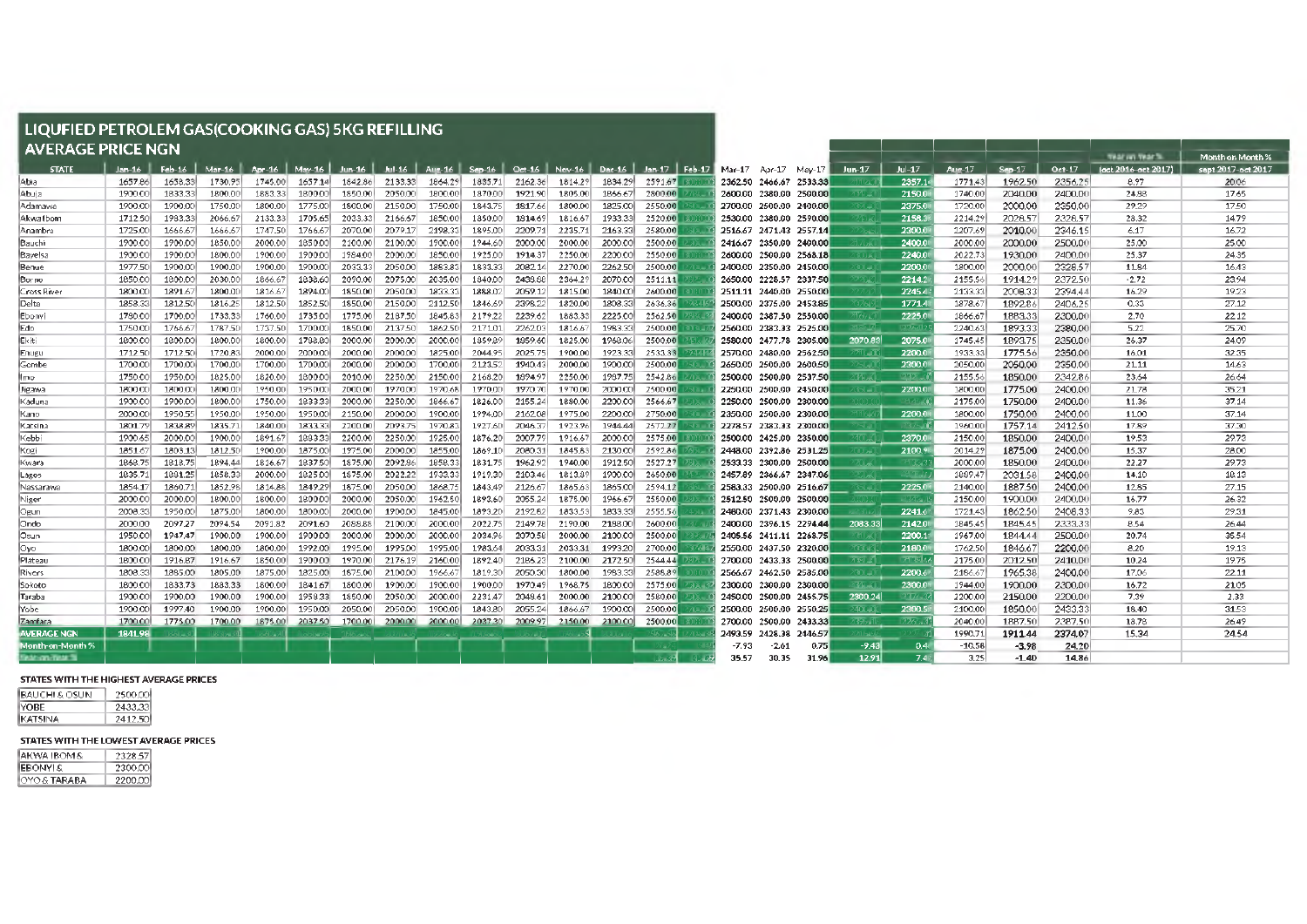| LIQUFIED PETROLEM GAS(COOKING GAS) 12.5KG REFILLING |         |                         |                 |                                 |               |                                                               |                 |                                 |                         |                 |                                         |            |                         |                         |                 |          |         |         |          |         |         |         |                                        |                  |
|-----------------------------------------------------|---------|-------------------------|-----------------|---------------------------------|---------------|---------------------------------------------------------------|-----------------|---------------------------------|-------------------------|-----------------|-----------------------------------------|------------|-------------------------|-------------------------|-----------------|----------|---------|---------|----------|---------|---------|---------|----------------------------------------|------------------|
| <b>AVERAGE PRICE NGN</b>                            |         |                         |                 |                                 |               |                                                               |                 |                                 |                         |                 |                                         |            |                         |                         |                 |          |         |         |          |         |         |         | Year on Year %                         | Month on Month % |
| <b>STATE</b>                                        | $-16$   | $-x + 1$                | $-16$           | $Au = K$                        | <b>May-16</b> | $-16$                                                         | N 1-17          | <b>PALIET 16</b>                | $-3.3 - 16$             | $OKL - 1K$      | <b>NOVE UP</b>                          | $-65 - 16$ | $-17$                   | $-327 - 1$              | $M = -17$       | Aug = 17 | ne 12.  | $-17$   | $Jul-17$ | JF=1⊋   | Sep-17  | Oct-17  | (oct 2016-oct 2017) sept 2017-oct 2017 |                  |
| Abia                                                | 3935.71 | 3933.33                 | 3805.36         | 3875.00                         | 4003.57       |                                                               |                 | 3985.71 4125.00 4121.43 4100.00 |                         | 4654.88         | 3800.00                                 |            | 4106.25 5150.00         | 5462.50                 | 4875.00         | 4900.00  | 4835.71 | 4400.00 | 4564.29  | 4031.25 | 3811.11 | 4712.50 | 1.24                                   | 23.65            |
| Abuja                                               | 3950.00 | 3883.33                 | 3850.00         | 3950.00                         | 3800.00       | 4000.00 4550.00                                               |                 | 3950.00                         | 3840.00                 | 3884.34         | 3850.00                                 | 3956.67    | 5200.00                 | 5100.00                 | 4800.00         | 5000.00  | 4860.00 | 4540.00 | 4625.00  | 3920.00 | 4000.00 | 4433.33 | 14.13                                  | 10.83            |
| Adamawa                                             |         | 3600.00 3600.00         | 3750.00         | 3600.00                         |               | 3675.00 3800.00                                               | 4350.00         | 3600.00                         | 4000.00                 | 3941.34         | 3975.00                                 |            | 4062.50 5800.00         | 5000.00                 | 4900.00         | 4500.00  | 5000.00 | 4900.00 | 4875.00  | 3960.00 | 3800.00 | 4550.00 | 15.44                                  | 19.74            |
| Akwa Ibom                                           |         | 3950.00 4133.33 4300.00 |                 | 4633.33                         |               | 3934 20 4633.33 4300.00                                       |                 | 4966.67                         | 4033.33                 | 4998.00         | 4250.00                                 |            | 5708.33 5740.00         | 6000.00                 | 4840.00         | 4940.00  | 5100.00 | 4750.00 | 4833.33  | 4100.00 | 3800.00 | 4650.00 | (6.96)                                 | 22.37            |
| Anambra                                             | 3554.17 | 3504.17                 | 3504.17         | 3651.67                         | 3612.50       | 4000.00 4295.83                                               |                 |                                 | 4013.33 3990.00         | 4288.09         | 3757.14                                 |            | 4012.50 5620.00         | 5616.67                 | 5100.00         | 5071.43  | 5242.86 | 4485,71 | 5090.00  | 4088.46 | 3910.00 | 4692.31 | 9.43                                   | 20.01            |
| Bauchi                                              |         | 4000.00 3500.00 3750.00 |                 | 3500.00                         | 3500.00       | 4000.00                                                       | 4000.00         | 3596.00                         | 3586.00                 | 3947.56         | 4000.00                                 |            | 4000.00 5500.00         | 5000.00                 | 4833.33         | 4500.00  | 5000.00 | 4550.00 | 4750.00  | 4000.00 | 3900.00 | 4550.00 | 15.26                                  | 16.67            |
| Bayelsa                                             |         | 4000.00 4000.00         | 4000,00         | 4050.00                         |               | 4250.00 4500.00 4250.00                                       |                 | 4250.00                         |                         | 4000.00 5133.94 | 4750.00                                 |            | 4500,00 5250,00         |                         | 5633.33 5112.50 | 5081.25  | 5150.00 | 4280.00 | 4245.00  | 4088.89 | 3918.18 | 4400.00 | (14.30)                                | 12.30            |
| Benue                                               |         | 3700.00 3962.50         | 4000.00         | 3825.00                         |               | 3975.00 4000.00                                               | 4500.00         | 3950.00                         | 4000.00                 | 3866.71         | 3815.00                                 |            | 3975.00 5083.33         | 5500.00                 | 5250.00         | 5100.00  | 5250.00 | 4700.00 | 4750.00  | 4100.34 | 3900.00 | 4433.33 | 14.65                                  | 13.68            |
| Borno                                               | 4166.67 |                         | 3500.00 3500.00 | 4500.00                         |               | 4150 00 4112.50 4120.00                                       |                 | 4250.00                         | 3920.00                 | 4653.03         | 4316.67                                 |            | 4550.00 5950.00         | 5833.33                 | 5020.00         | 5171.43  | 5300.00 | 4357.14 | 4457.14  | 4222.22 | 3900.00 | 4560.00 | (2.00)                                 | 16.92            |
| 'Cross River                                        | 3663.33 | 3600.00                 | 3868.75         | 3850.00                         |               | 3849 48 4175.00 4355.00                                       |                 | 4191.67                         | 393568                  | 4886.23         | 3915.00                                 |            | 3835.00 5675.00         | 6000.00                 | 5005.00         | 5120.00  | 5330.00 | 4555.56 | 4631.82  | 4250.00 | 3900.00 | 4616.67 | (5.52)                                 | 18.38            |
| Delta                                               |         | 3525.00 3550.00 3550.00 |                 | 3650.00                         | 351170        | 4041.67                                                       | 4575.00         | 4037.50                         | 379845                  | 4362.14         | 4216.67                                 |            | 3825.00 5933.33         | 5923.08                 | 4833.33         | 5041.67  | 5017.31 | 4638.46 | 4392.86  | 4340.00 | 3985.71 | 4646.43 | 6.52                                   | 16.58            |
| Ebony                                               | 3523.57 |                         | 3588.33 3553.93 | 3504.17                         |               | 3570.83 4100.00 4183.33                                       |                 |                                 | 3795.83 4105.37 4314.31 |                 | 3741.67                                 |            | 3725.00 5750.00         | 5500.45                 | 4650.00         | 4900.00  | 5041.67 | 4400.00 | 4508.33  | 3842.32 | 4000.00 | 4686.36 | 8.62                                   | 17.16            |
| Edo                                                 |         |                         |                 | 3575.00 3750.00 3725.00 3987.50 | 3600.00       |                                                               | 4000.00 4475.00 | 4366.67                         |                         | 4929.88 4755.14 | 4200.00                                 |            | 4116.67 5187.50         | 6000.00                 | 4920.00         | 4936.36  | 4892.31 | 4280.00 | 3861.54  | 3896.88 | 4020.00 | 4600.00 | (3.26)                                 | 14.43            |
| Ekiti                                               | 3500.00 | 3800.00                 | 3800.00         | 3800.00                         | 3594.00       | 4500.00 4500.00                                               |                 | 3788.80                         | 4024.16                 | 3523.05         | 3500.00                                 |            | 3777.64 5400.00         | 5033.33                 | 4800.00         | 4770.00  | 4800.00 | 4310.00 | 3950.00  | 4033.33 | 4000.00 | 4550.00 | 29.15                                  | 13.75            |
| <b>Enugu</b>                                        |         | 4012.50 3535.00 3508.33 |                 | 3550.00                         | 3800.00       |                                                               | 4500.00 4937.50 | 3550.00                         |                         | 4549.78 4573.91 | 4850.00                                 |            | 4766.67 5725.00         | 5412.50                 | 4730.00         | 4700.00  | 4700.00 | 4406.67 | 4150.00  | 3971.43 | 3970.00 | 4537.50 | (0.80)                                 | 14.29            |
| Gombe                                               | 3500.00 | 3500.00                 | 3500.00         | 3500.00                         | 3500.00       |                                                               | 4000.00 4500.00 | 3500.00                         |                         | 4638.32 3929.21 | 3800.00                                 |            | 3700.00 5333.33         | 5500.00                 | 5033.33         | 5000.00  | 5000.00 | 5000.00 | 4800.67  | 4300.00 | 4000.00 | 4550.00 | 15.80                                  | 13.75            |
| mo                                                  | 3550.00 | 3566.67                 | 3537.50         | 3583.33                         | 3575.00       |                                                               | 4333.33 4750.00 | 4550.00                         |                         | 4589.91 3944.31 | 3992.50                                 |            | 3998.00 5794.29         | 5340.00                 | 5033.33         | 4975.00  | 5125.00 | 4760.00 | 4687.00  | 4162.50 | 4000.00 | 4571.43 | 15.90                                  | 14.29            |
| Jigawa                                              | 4666.67 |                         | 4500.00 3995.00 | 4866.67                         |               | 4833.33 4200.00 4566.67                                       |                 | 4500.00                         |                         | 4805.06 5603.77 | 4750.00                                 |            | 5666.67 5166.67         | 5000,00                 | 4800.00         | 4700.00  | 5000.00 | 4200.00 | 4200.55  | 4300.00 | 3900.00 | 4550.00 | (18.80)                                | 16.67            |
| Kaduna                                              | 3833.33 | 3600.00                 | 3800.00         | 3850.00                         | 3600.00       |                                                               | 4000.00 4350.00 | 3700.00                         | 3585.60                 | 4213.13         | 4034.00                                 |            | 4000,00 5000,00         | 5333.33                 | 4800.00         | 4880.00  | 5000.00 | 4166.67 | 4316.67  | 4233.33 | 3933.33 | 4500.00 | 6.81                                   | 14.41            |
| Kano                                                | 3650.00 | 3550.00                 | 3685.00         | 3600.00                         | 3650.00       | 4080.00                                                       | 3825.00         | 4000.00                         | 3837.40                 | 4761.7          | 3825.00                                 |            | 4000.00 5250.00         | 4900.00                 | 4650.00         | 4500.00  | 5000.00 | 4200.00 | 4100.00  | 4000.00 | 4033.33 | 4400.00 | (7.60)                                 | 9.09             |
| Katsina                                             |         | 3562.50 3500.00 3515.87 |                 | 3567.61                         | 3518.06       | 4000.00                                                       | 3826.67         | 3805.00                         | 3505.58                 | 4218.38         | 3555.56                                 |            | 3650.00 5972.22         |                         | 4950.00 4714.29 | 4671.43  | 4600.00 | 4260.00 | 4016.67  | 3933.33 | 4020.00 | 4650.00 | 10.23                                  | 15.67            |
| Kebbi                                               |         | 3650.00 3500.00         | 3800.00         | 3625.00                         | 3550.00       |                                                               | 4000.00 4983.33 | 4025.00                         | 3537.40                 | 4740.74         | 3633.33                                 |            | 3650.00 5625.00         | 6000.00                 | 4887.50         | 4833.33  | 5375.00 | 4400.00 | 4265.00  | 4250.00 | 4000.00 | 4420.00 | (6.77)                                 | 10.50            |
| Kogi                                                |         | 3512.50 3583.33         | 3543.75         | 3550.00                         | 3560.00       |                                                               | 4000.00 4025.00 | 3980.00                         | 3547.76                 | 4059.08         | 3879.17                                 |            | 3990.00 5000.00         | 5000.00                 | 4912.50         | 4825.00  | 4744.44 | 4325.00 | 4350.00  | 4287.50 | 3950.00 | 4631.25 | 14.10                                  | 17.25            |
| Kwara                                               |         |                         |                 |                                 |               | 3550.63  3522.50  3568.75  3591.43  3579.17  4000.00  4368.75 |                 | 3839.38                         | 3566.85                 | 4346.31         | 3501.11                                 |            | 3842.78 5902.50         | 5500.00                 | 4950.00         | 4550.00  | 4650.00 | 4300.00 | 4250.11  | 3625.00 | 3816.67 | 4650.00 | 6.99                                   | 21.83            |
| Lagos                                               | 3501.67 |                         |                 | 3527.50 3503.33 3700.00 3503.33 |               | 4000.00 3950.00                                               |                 | 3675.00                         | 399132                  | 4709.501        | 3775.00                                 |            | 3941.56 5750.00         | 4797.22                 | 4676.19         | 4610.53  | 4621.88 | 4333.33 | 3894.12  | 3578.95 | 3994.12 | 4581.82 | (2.71)                                 | 14.71            |
| Nassarawa                                           | 3533.33 |                         |                 |                                 |               | 3525.00 3552.86 3514.29 3573.57 4000.00 3850.00               |                 | 3507.50                         | 3560.88                 | 3936.00         | 3602.08                                 | 3624.40    |                         | 5427.78 5375.00 5150.00 |                 | 4928.57  | 5016.67 | 4680.00 | 4650.00  | 4220.00 | 3850.00 | 4359.38 | 10.76                                  | 13.23            |
| Niger                                               | 3516.67 | 3650.00                 |                 |                                 |               | 3500.00 3625.00 3566.67 4000.00                               | 4928.57         | 3962.50                         | 3653.60                 | 4986.76         | 3875.00                                 | 4000,00    |                         | 5650.00 5000.00         | 4962.50         | 4666.67  | 4800.00 | 4400.00 | 4300.32  | 4225.00 | 3910.00 | 4475.00 | (10.26)                                | 14.45            |
| Ogun                                                | 3504.17 |                         |                 |                                 |               | 3750.00 3741.67 3700.00 3850.00 4000.00 4275.00               |                 | 4100.00                         |                         | 3834.60 4185.38 | 4100.00                                 |            | 4010.00 5030.00         |                         | 4777.78 4636.36 | 4654.55  | 4800.00 | 4233.33 | 3981.25  | 4075.00 | 3856.25 | 4600.00 | 9.91                                   | 19.29            |
| Ondo                                                | 3500.00 | 3500.00                 | 3500.00         | 3500.00                         | 3587.20       | 3786.00                                                       | 4500.00         | 3500.00                         |                         | 4619.99 4627.95 | 4482.00                                 |            | 3786.00 5900.00         | 4902.50                 | 4808.33         | 4892.86  | 491111  | 4383.33 | 4343.75  | 4002.78 | 3929.17 | 4550.00 | (1.68)                                 | 15.80            |
| Оялп                                                | 3500.00 | 3595.45                 |                 | 3750.00 3500.00                 | 3500.00       | 4000.00                                                       | 4850.00         | 4000.00                         |                         | 4376.49 4168.06 | 4200.00                                 | 4300.00    | 5200.00                 | 5233.33                 | 4862.50         | 4900.00- | 4837.50 | 4282.50 | 4059.09  | 3711.11 | 3933.33 | 4550.00 | 9.16                                   | 15.68            |
| Oyo                                                 | 3500.00 |                         |                 | 4000.00 3750.00 3500.00         |               | 3586.00 4000.00                                               | 3988.00         | 3800.00                         |                         | 4778.68 3820.32 | 3980.00                                 |            | 3988.00 5500.00         |                         | 4322.22 5100.00 | 4581.25  | 4615.00 | 4118.75 | 3915.36  | 3462.50 | 3975.00 | 4450.00 | 16.48                                  | 11.95            |
| Plateau                                             | 3562.50 |                         |                 |                                 |               | 3875.00 3937.50 3762.50 4362.50 4133.33                       | 4157.14         | 4070.00                         | 4345.05                 |                 | 4654.06 4833.33 3560.00 5911.11         |            |                         |                         | 5100.00 4910.00 | 4750.00  | 4950.00 | 4680.00 | 4333.33  | 3880.00 | 3950.00 | 4565.00 | (1.91)                                 | 15.57            |
| Rivers                                              | 3591.67 | 3575.00                 |                 | 3575.00 3550.00                 |               | 3525.00 4000.00 4050.00                                       |                 | 4358.33                         |                         | 3812.50 4724.33 |                                         |            | 4202.50 3787.50 5166.67 | 6000.00                 | 4962.50         | 5000.00  | 5100.00 | 4725.00 | 4428.57  | 4253.33 | 3966.67 | 4665.00 | (1.26)                                 | 17.61            |
| Sakato                                              | 3500,00 | 3500,00                 |                 | 3500.00 3500.00                 | 3525,001      | 4000.00 4300.00                                               |                 | 4100.00                         |                         |                 | 4651.55 4780.61 4325.00 3875.00 5800.00 |            |                         |                         | 5750.54 5200.00 | 5066.67  | 4983.33 | 4320.00 | 3900.21  | 4260.00 | 3962.50 | 4766.67 | (0.29)                                 | 20.29            |
| Taraba                                              | 3500.00 | 3500.00                 |                 | 3500.00 3500.00                 |               | 3500.00 4000.00 4850.00                                       |                 | 3998.88                         | 4362.92                 | 4876.84         | 4000.00                                 |            | 3988.00 5833.33         | 5000.00                 | 5100.00         | 5000.00  | 5000.00 | 4850.11 | 4400.98  | 3880.00 | 3950.00 | 4450.00 | (8.75)                                 | 12.66            |
| Yobe                                                | 3675.00 | 3670.22                 | 3968.77         | 3600.00                         | 3537.50       | 4500.00                                                       | 4850.00         | 3800.00                         | 3524.55                 | 4419.43         | 3562.50                                 | 3900.00    | 5125.00                 | 6000.00                 | 5500.00         | 4500.00  | 5125.00 | 4800.00 | 4600.22  | 4100.00 | 3950.00 | 4533.33 | 2.58                                   | 14.77            |
| Zamfara                                             | 3512.50 |                         | 3625.00 3 00 00 | 4000.00                         | 4000.00       | 4000.00 4000.00                                               |                 | 4000.00                         |                         |                 | 4882.57 4612.61 3750.00 4475.00 5500.00 |            |                         | 5000.00                 | 4850.00         | 4500.00  | 4666.67 | 4600.00 | 4365.87  | 4000.00 | 4000.00 | 4675.00 | 1.35                                   | 16.88            |
| <b>AVERAGE</b>                                      | 3676.46 |                         |                 | 3746.28 3724.56                 |               |                                                               |                 |                                 |                         |                 |                                         |            |                         | 5345.87                 | 4923.47         | 4830.22  | 4957.88 | 4474.91 | 4374.16  | 4042.85 | 3937.71 | 4561.14 |                                        |                  |
| Month-on-Month                                      |         |                         |                 |                                 |               |                                                               |                 |                                 |                         |                 |                                         |            | 35.25                   | -2.95                   | $-7.90$         | $-1.89$  | 2.64    | -9.74   | $-2.25$  | -7.57   | $-2.60$ | $-2.60$ |                                        |                  |
| Yeur City Ye                                        |         |                         |                 |                                 |               |                                                               |                 |                                 |                         |                 |                                         |            | 49.80                   | 45.49                   | 33.27           | 28.93    | 33.11   | 9.37    | 0.36     | 1.63    | $-3.40$ | $-3.40$ |                                        |                  |

#### **STATES WITH THE HIGHEST AVERAGE PRICES**

| SOKOTO  | 4766.67 |
|---------|---------|
| ABIA    | 4712.50 |
| ANAMBRA | 4692.31 |

#### **STATES WITH THE LOWEST AVERAGE PRICES**

| KEBBI          | 4420.00 |
|----------------|---------|
| BAYELSA & KANO | 4400.00 |
| NASSARAWA      | 4359.38 |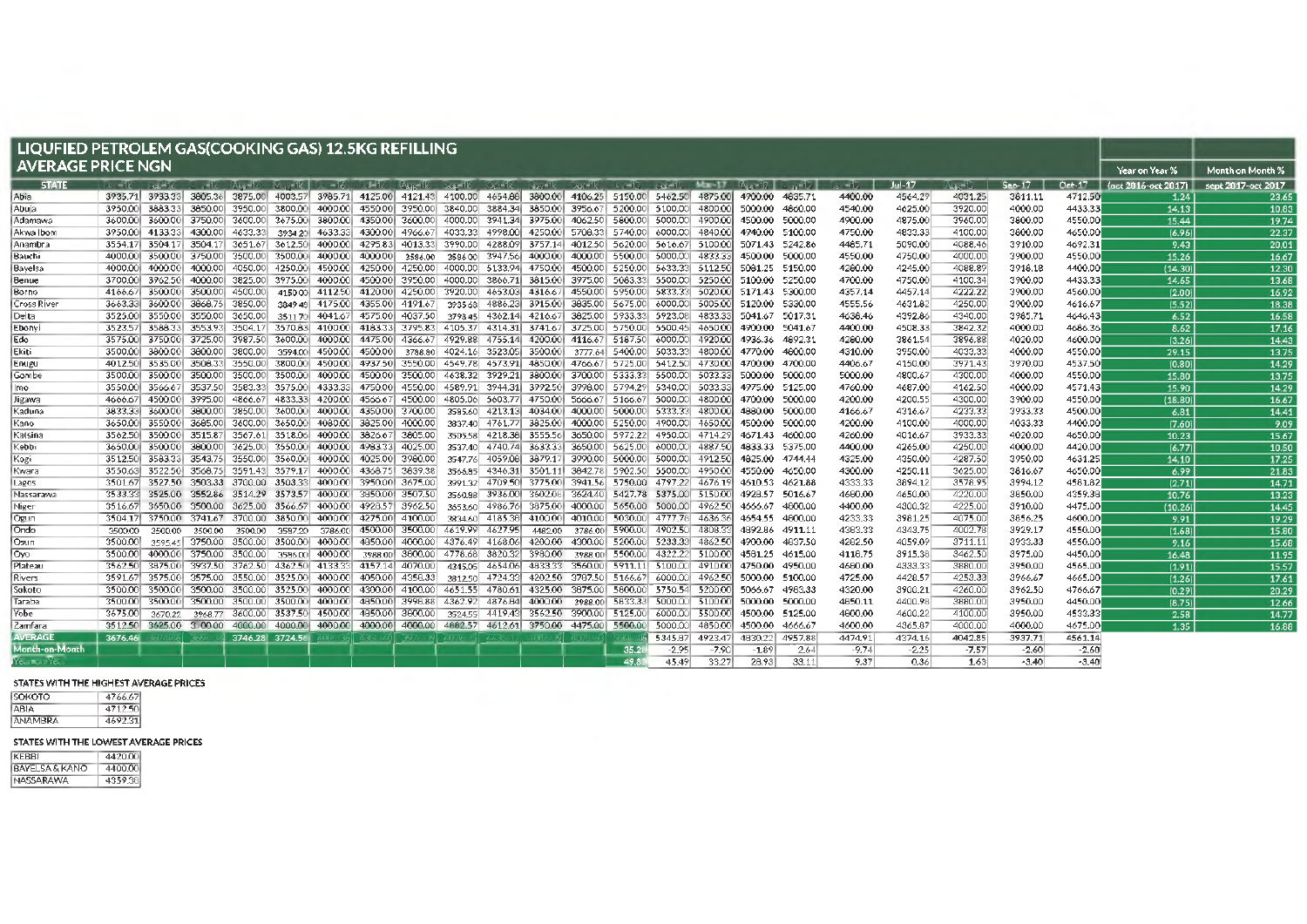## <span id="page-11-0"></span>**Methodology**

Field work is done solely by over 700 NBS Staff in all States of the federation supported by supervisors who are monitored by internal and external observers.

Fuel Prices are collected across all the 774 local governments across all States and the FCT from over 10,000 respondents and locations and reflect actual prices households state they actually bought those fuelstogetherwiththe prices reportedly sold by the fuel suppliers.

The average of all these prices is then reported for each state and the average for the country is the average for the state.

NBS audit team subsequently conducts randomly selected verification of prices recorded.